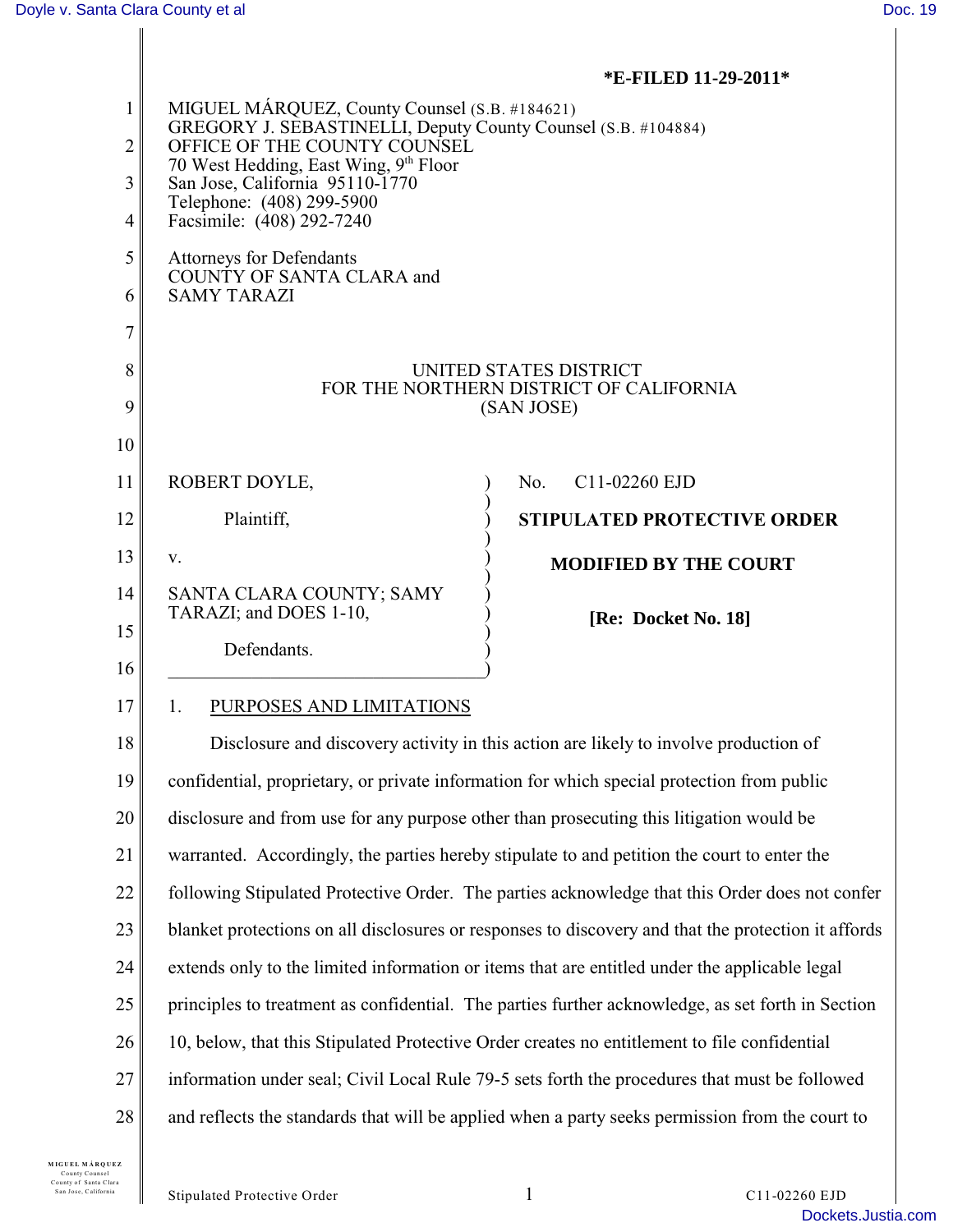1 file material under seal.

2 2. DEFINITIONS

3 4 2.1. Party: any party to this action, including all of its officers, directors, employees, consultants, retained experts, and outside counsel (and their support staff).

5 6 7 8 2.2. Disclosure or Discovery Material: all items or information, regardless of the medium or manner generated, stored, or maintained (including, among other things, testimony, transcripts, or tangible things) that are produced or generated in disclosures or responses to discovery in this matter.

9 10 11 2.3. "Confidential" Information or Items: information (regardless of how generated, stored or maintained) or tangible things that qualify for protection under standards developed under F.R.Civ.P. 26(c).

12 13 14 15 2.4. "Highly Confidential - Attorneys' Eyes Only" Information or Items: extremely sensitive "Confidential Information or Items" whose disclosure to another Party or non-party would create a substantial risk of serious injury that could not be avoided by less restrictive means.

16 17 2.5. Receiving Party: a Party that receives Disclosure or Discovery Material from a Producing Party.

18 19 2.6. Producing Party: a Party or non-party that produces Disclosure or Discovery Material in this action.

20 21 22 2.7. Designating Party: a Party or non-party that designates information or items that it produces in disclosures or in responses to discovery as "Confidential" or "Highly Confidential - Attorneys' Eyes Only."

23 24 2.8. Protected Material: any Disclosure or Discovery Material that is designated as "Confidential" or as "Highly Confidential - Attorneys' Eyes Only."

25 26 2.9. Outside Counsel: attorneys who are not employees of a Party but who are retained to represent or advise a Party in this action.

- 2.10. House Counsel: attorneys who are employees of a Party.
- 2.11. Counsel (without qualifier): Outside Counsel and House Counsel (as well as their

**M IGUEL M ÁRQ UEZ** County Counsel C ounty of Santa Clara

27

28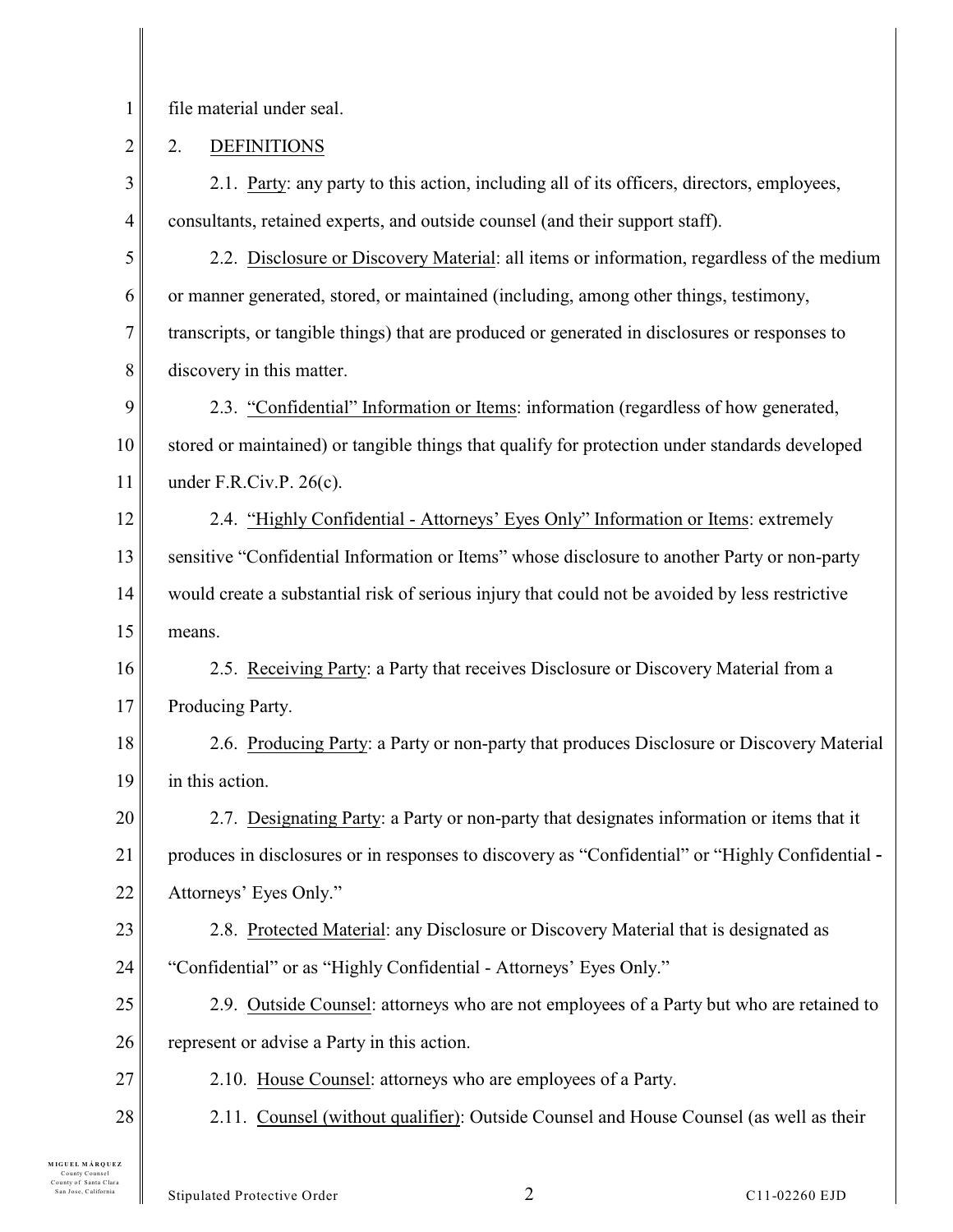1

support staff).

2 3 4 5 6 7 2.12. Expert: a person with specialized knowledge or experience in a matter pertinent to the litigation who has been retained by a Party or its counsel to serve as an expert witness or as a consultant in this action and who is not a past or a current employee of a Party or of a competitor of a Party and who, at the time of retention, is not anticipated to become an employee of a Party or a competitor of a Party. This definition includes a professional jury or trial consultant retained in connection with this litigation.

8 9 10 2.13. Professional Vendors: persons or entities that provide litigation support services (e.g., photocopying; videotaping; translating; preparing exhibits or demonstrations; organizing, storing, retrieving data in any form or medium; etc.) and their employees and subcontractors.

11 3. SCOPE

12 13 14 15 The protections conferred by this Stipulation and Order cover not only Protected Material (as defined above), but also any information copied or extracted therefrom, as well as all copies, excerpts, summaries, or compilations thereof, plus testimony, conversations, or presentations by parties or counsel to or in court or in other settings that might reveal Protected Material.

16 4. DURATION

17 18 Even after the termination of this litigation, the confidentiality obligations imposed by this Order shall remain in effect until a Designating Party agrees otherwise in writing or a court

19 20 order otherwise directs. **For a period of six months after the final termination of this action, this court will retain jurisdiction to enforce the terms of this order.**

5. DESIGNATING PROTECTED MATERIAL

21 22 23 5.1 Exercise of Restraint and Care in Designating Material for Protection. Each Party or non-party that designates information or items for protection under this Order must take care to limit any such designation to specific material that qualifies under the appropriate standards. A

- 24 Designating Party must take care to designate for protection only those parts of material,
- 25 documents, items, or oral or written communications that qualify so that other portions of the
- 26 material, documents, items, or communications for which protection is not warranted are not
- 27 swept unjustifiably within the ambit of this Order.
- 28

Mass, indiscriminate, or routinized designations are prohibited. Designations that are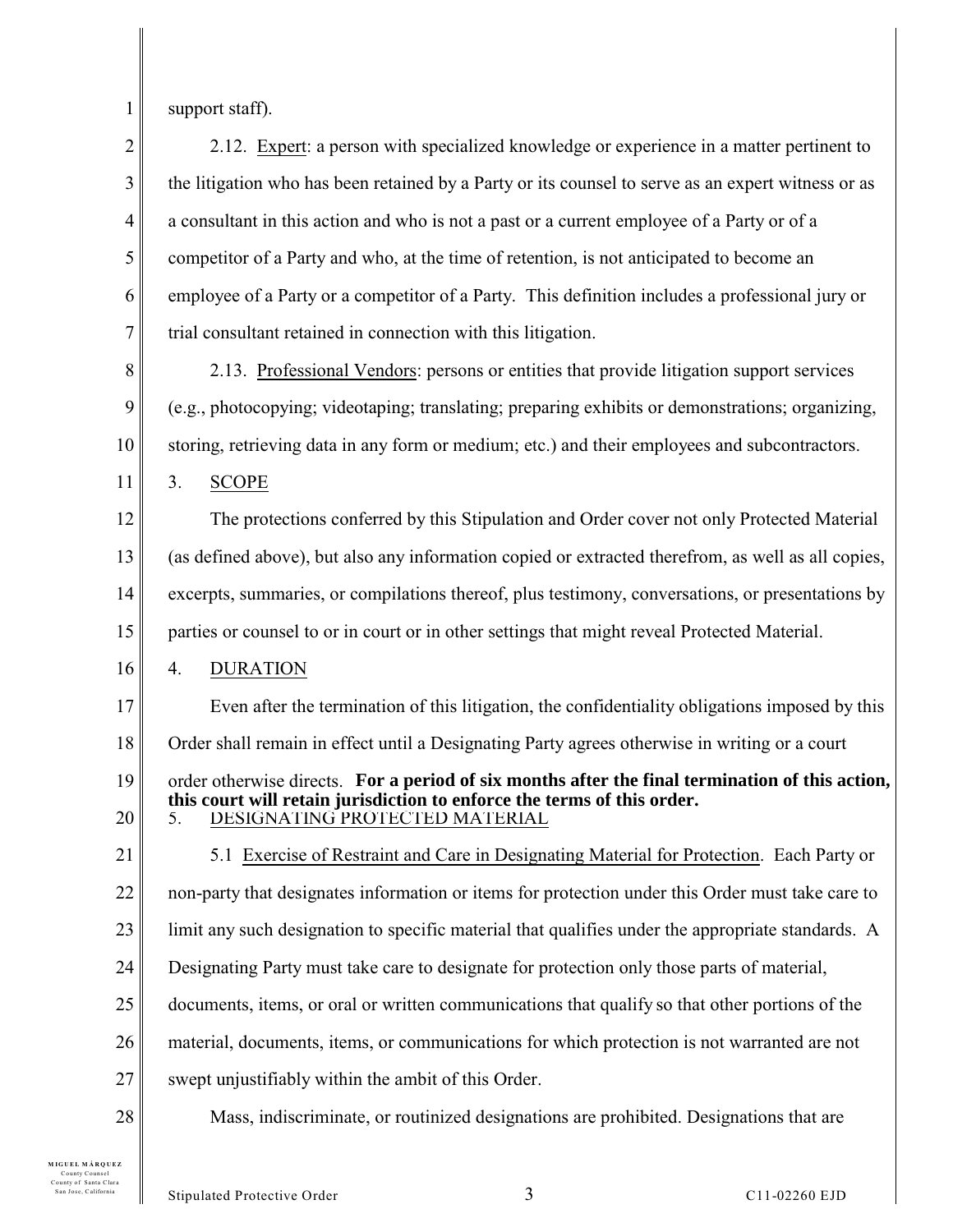1 2 3 shown to be clearly unjustified, or that have been made for an improper purpose (e.g., to unnecessarily encumber or retard the case development process, or to impose unnecessary expenses and burdens on other parties), expose the Designating Party to sanctions.

4 5 6 7 If it comes to a Party's or a non-party's attention that information or items that designated for protection do not qualify for protection at all, or do not qualify for the level of protection initially asserted, that Party or non-party must promptly notify all other parties that it is withdrawing the mistaken designation.

8 9 10 11 5.2 Manner and Timing of Designations. Except as otherwise provided in this Order (see, e.g., second paragraph of section 5.2(a), below), or as otherwise stipulated or ordered, material that qualifies for protection under this Order must be clearly so designated before the material is disclosed or produced.

12

Designation in conformity with this Order requires:

13 14 15 16 17 18 19 20 (a) for information in documentary form (apart from transcripts of depositions or other pretrial or trial proceedings), that the Producing Party affix the legend "CONFIDENTIAL" or "HIGHLY CONFIDENTIAL - ATTORNEYS' EYES ONLY" at the top of each page that contains protected material. If only a portion or portions of the material on a page qualify for protection, the Producing Party also must clearly identify the protected portions (e.g., by making appropriate markings in the margins) and must specify, for each portion, the level of protection being asserted (either "CONFIDENTIAL" or "HIGHLY CONFIDENTIAL - ATTORNEYS' EYES ONLY").

21 22 23 24 25 26 27 28 A Party or non-party that makes original documents or materials available for inspection need not designate them for protection until after the inspecting Party has indicated which material it would like copied and produced. During the inspection and before the designation, all of the material made available for inspection shall be deemed "HIGHLY CONFIDENTIAL - ATTORNEYS' EYES ONLY." After the inspecting Party has identified the documents it wants copied and produced, the Producing Party must determine which documents, or portions thereof, qualify for protection under this Order, then, before producing the specified documents, the Producing Party must affix the appropriate legend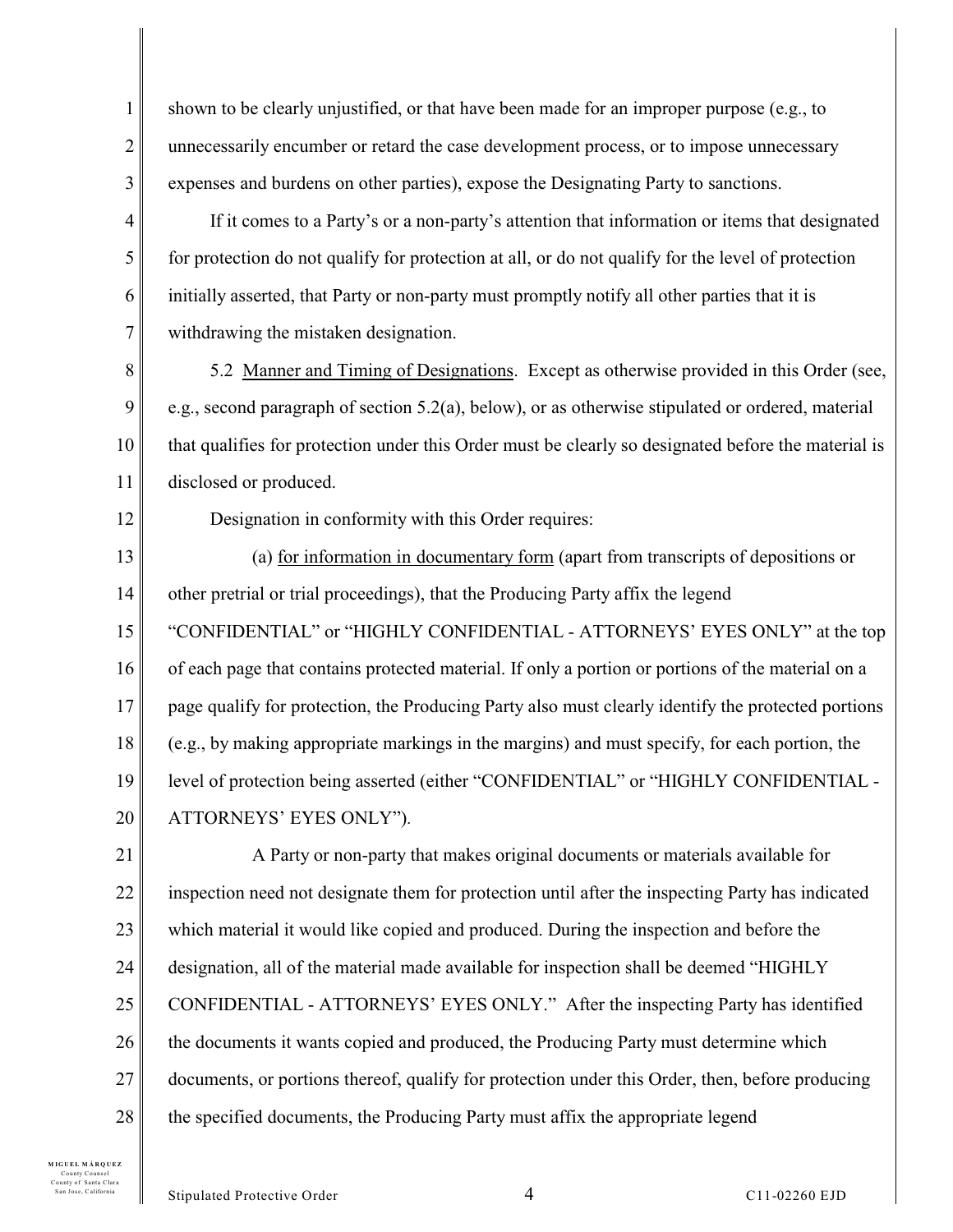1 2 3 4 5 6 ("CONFIDENTIAL" or "HIGHLY CONFIDENTIAL - ATTORNEYS' EYES ONLY") at the top of each page that contains Protected Material. If only a portion or portions of the material on a page qualify for protection, the Producing Party also must clearly identify the protected portions (e.g., by making appropriate markings in the margins) and must specify, for each portion, the level of protection being asserted (either "CONFIDENTIAL" or "HIGHLY CONFIDENTIAL - ATTORNEYS' EYES ONLY").

7 8 9 10 11 12 13 14 15 16 17 18 19 (b) for testimony given in deposition or in other pretrial or trial proceedings, that the Party or non-party offering or sponsoring the testimony identify on the record, before the close of the deposition, hearing, or other proceeding, all protected testimony, and further specify any portions of the testimony that qualify as "HIGHLY CONFIDENTIAL - ATTORNEYS' EYES ONLY." When it is impractical to identify separately each portion of testimony that is entitled to protection, and when it appears that substantial portions of the testimony may qualify for protection, the Party or non-party that sponsors, offers, or gives the testimony may invoke on the record (before the deposition or proceeding is concluded) a right to have up to 20 days to identify the specific portions of the testimony as to which protection is sought and to specify the level of protection being asserted ("CONFIDENTIAL" or "HIGHLY CONFIDENTIAL - ATTORNEYS' EYES ONLY"). Only those portions of the testimony that are appropriately designated for protection within the 20 days shall be covered by the provisions of this Stipulated Protective Order.

20 21 22 23 Transcript pages containing Protected Material must be separately bound by the court reporter, who must a affix to the top of each such page the legend "CONFIDENTIAL" or "HIGHLY CONFIDENTIAL - ATTORNEYS' EYES ONLY," as instructed by the Party or non-party offering or sponsoring the witness or presenting the testimony.

24 25 26 27 28 (c) for information produced in some form other than documentary and for any other tangible items, that the Producing Party affix in a prominent place on the exterior of the container or containers in which the information or item is stored the legend "CONFIDENTIAL" or "HIGHLY CONFIDENTIAL - ATTORNEYS' EYES ONLY." If only portions of the information or item warrant protection, the Producing Party, to the extent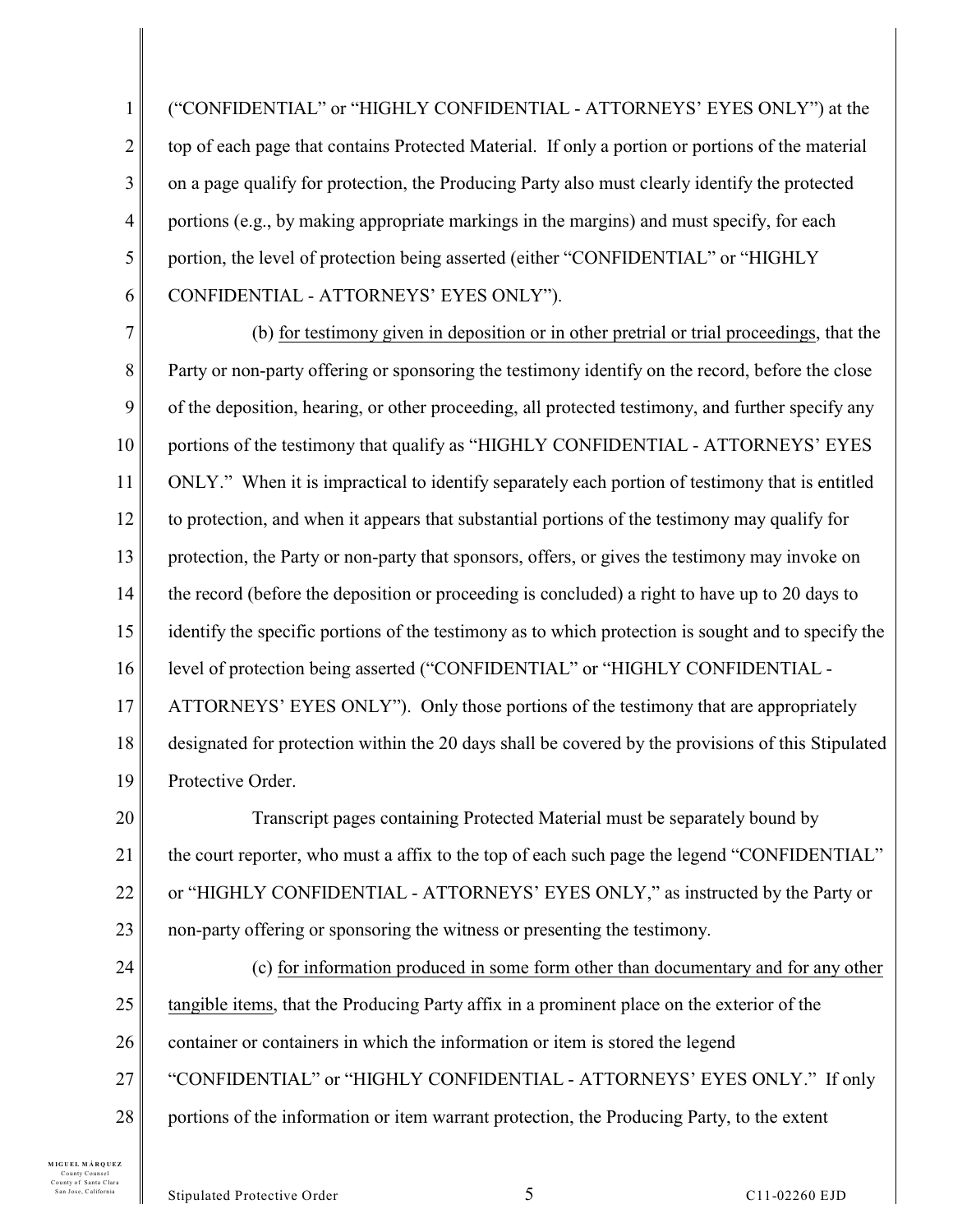| $\mathbf{1}$   | practicable, shall identify the protected portions, specifying whether they qualify as                                                                                               |  |  |  |
|----------------|--------------------------------------------------------------------------------------------------------------------------------------------------------------------------------------|--|--|--|
| $\overline{2}$ | "CONFIDENTIAL" or as "HIGHLY CONFIDENTIAL - ATTORNEYS' EYES ONLY."                                                                                                                   |  |  |  |
| 3              | 5.3 Inadvertent Failures to Designate. If timely corrected, an inadvertent failure to                                                                                                |  |  |  |
| 4              | designate qualified information or items as "CONFIDENTIAL" OR "HIGHLY                                                                                                                |  |  |  |
| 5              | CONFIDENTIAL - ATTORNEYS' EYES ONLY" does not, standing alone, waive the                                                                                                             |  |  |  |
| 6              | Designating Party's right to secure protection under this Order for such material. If material is                                                                                    |  |  |  |
| 7              | appropriately designated as "CONFIDENTIAL" or "HIGHLY CONFIDENTIAL -                                                                                                                 |  |  |  |
| 8              | ATTORNEYS' EYES ONLY" after the material was initially produced, the Receiving Party, on                                                                                             |  |  |  |
| 9              | timely notification of the designation, must make reasonable efforts to assure that the material is                                                                                  |  |  |  |
| 10             | treated in accordance with the provisions of this Order.                                                                                                                             |  |  |  |
| 11             | 6.<br><b>CHALLENGING CONFIDENTIALITY DESIGNATIONS</b>                                                                                                                                |  |  |  |
| 12             | 6.1 Timing of Challenges. Unless a prompt challenge to a Designating Party's                                                                                                         |  |  |  |
| 13             | confidentiality designation is necessary to avoid foreseeable substantial unfairness, unnecessary                                                                                    |  |  |  |
| 14             | economic burdens, or a later significant disruption or delay of the litigation, a Party does not                                                                                     |  |  |  |
| 15             | waive its right to challenge a confidentiality designation by electing not to mount a challenge                                                                                      |  |  |  |
| 16             | promptly after the original designation is disclosed.                                                                                                                                |  |  |  |
| 17             | 6.2 Meet and Confer. A Party that elects to initiate a challenge to a Designating Party's                                                                                            |  |  |  |
| 18             | confidentiality designation must do so in good faith and must begin the process by conferring                                                                                        |  |  |  |
| 19             | directly (in voice to voice dialogue; other forms of communication are not sufficient) with                                                                                          |  |  |  |
| 20             | counsel for the Designating Party. In conferring, the challenging Party must explain the basis                                                                                       |  |  |  |
| 21             | for its belief that the confidentiality designation was not proper and must give the Designating                                                                                     |  |  |  |
| 22             | Party an opportunity to review the designated material, to reconsider the circumstances, and, if                                                                                     |  |  |  |
| 23             | no change in designation is offered, to explain the basis for the chosen designation. A                                                                                              |  |  |  |
| 24             | challenging Party may proceed to the next stage of the challenge process only if it has engaged                                                                                      |  |  |  |
| 25             | in this meet and confer process first.<br>If the parties cannot resolve a challenge without court                                                                                    |  |  |  |
| 26             | 6.3 Judicial Intervention. A Party that elects to press a challenge to a confidentiality<br>intervention, they shall comply with the undersigned's Standing Order re Civil Discovery |  |  |  |
| 27             | designation after considering the justification offered by the Designating Party may file and                                                                                        |  |  |  |
| 28             | Disputes. Any Discovery Dispute Joint Report (DDJR) shall (1) attest that the<br>serve a motion under Civil Local Rule 7 (and in compliance with Civil Local Rule 79-5, if           |  |  |  |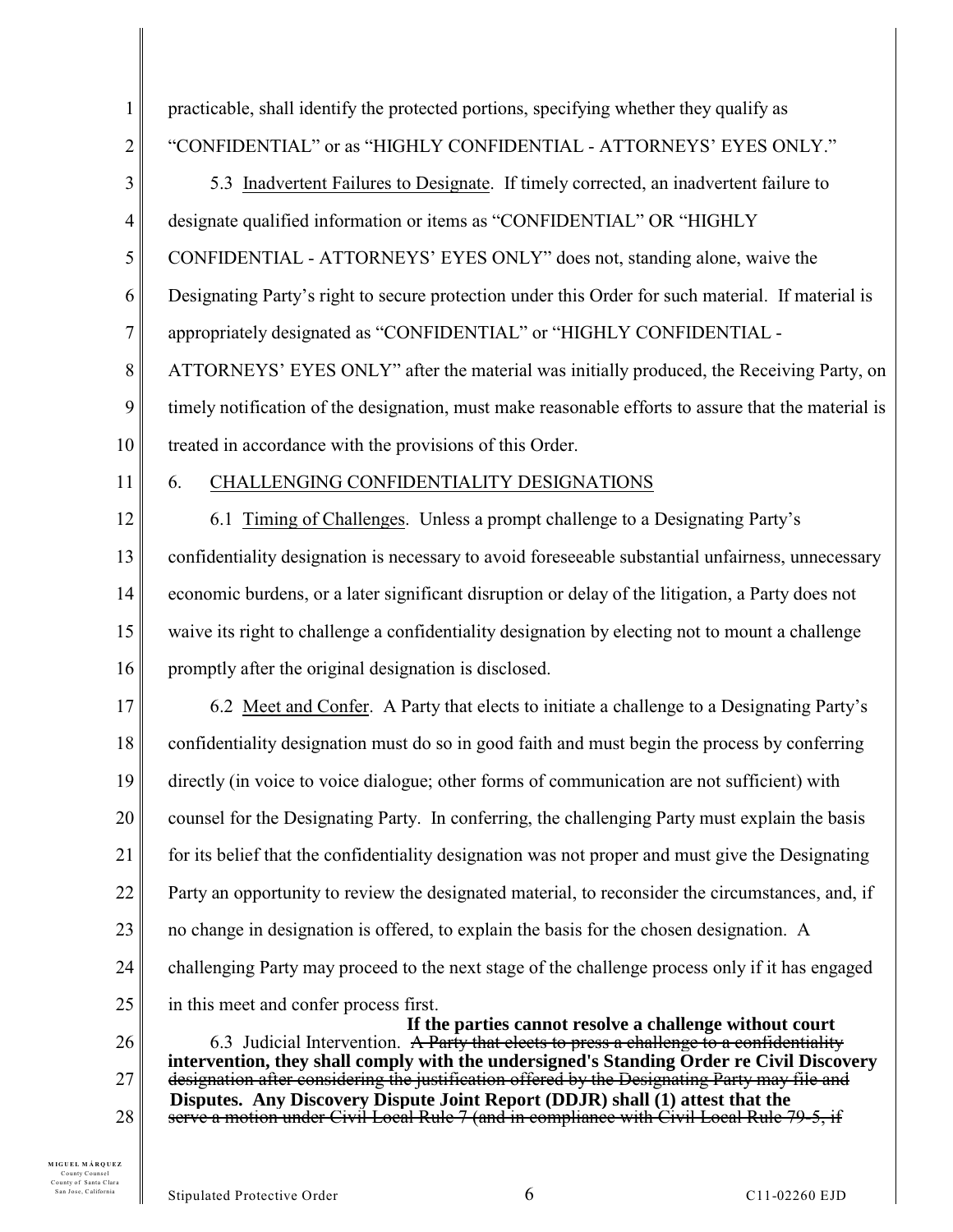1 2 3 4 5 6 7 8 9 10 11 12 13 14 15 16 17 18 19 20 21 22 23 24 25 26 27 28 applicable) that identifies the challenged material and sets forth in detail the basis for the challenge. Each such motion must be accompanied by a competent declaration that affirms that the movant has complied with the meet and confer requirements imposed in the preceding paragraph and that sets forth with specificity the justification for the confidentiality designation that was given by the Designating Party in the meet and confer dialogue. The burden of persuasion in any such challenge proceeding shall be on the Designating Party. Until the court rules on the challenge, all parties shall continue to afford the material in question the level of protection to which it is entitled under the Producing Party's designation. 7. ACCESS TO AND USE OF PROTECTED MATERIAL 7.1 Basic Principles. A Receiving Party may use Protected Material that is disclosed or produced by another Party or by a non-party in connection with this case only for prosecuting, defending, or attempting to settle this litigation. Such Protected Material may be disclosed only to the categories of persons and under the conditions described in this Order. When the litigation has been terminated, a Receiving Party must comply with the provisions of section 11, below (FINAL DISPOSITION). Protected Material must be stored and maintained by a Receiving Party at a location and in a secure manner that ensures that access is limited to the persons authorized under this Order. 7.2 Disclosure of "CONFIDENTIAL" Information or Items. Unless otherwise ordered by the court or permitted in writing by the Designating Party, a Receiving Party may disclose any information or item designated CONFIDENTIAL only to: (a) the Receiving Party's Outside Counsel of record in this action, as well as employees of said Counsel to whom it is reasonably necessary to disclose the information for this litigation and who have signed the "Agreement to Be Bound by Protective Order" that is attached hereto as Exhibit A; (b) the officers, directors, and employees (including House Counsel) of the Receiving Party to whom disclosure is reasonably necessary for this litigation and who have signed the "Agreement to Be Bound by Protective Order" (Exhibit A); **meet-and-confer requirements imposed in the preceding paragraph have been satisfied; (2) identify the challenged material and the basis for the challenge; and (3) set forth**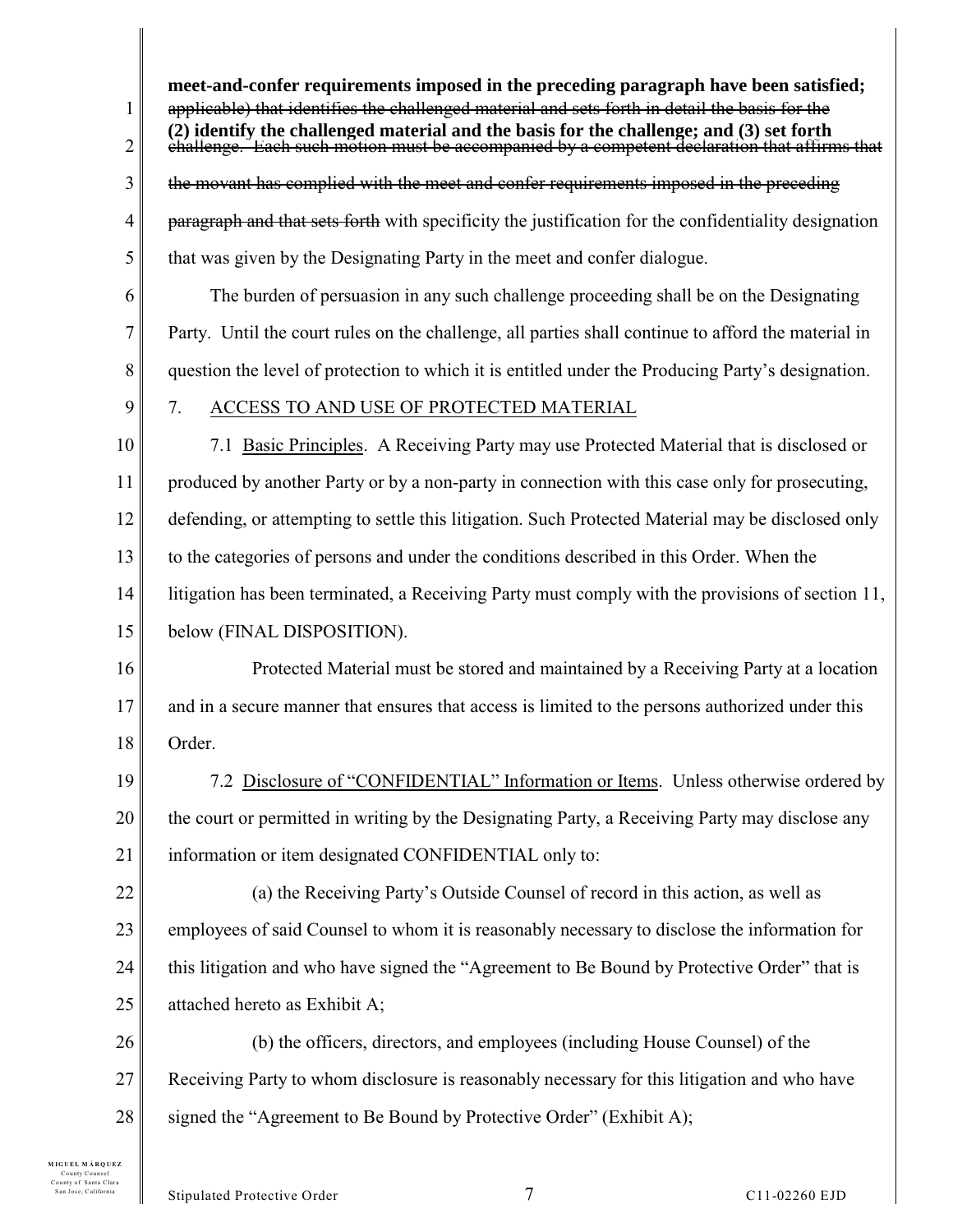| 1  | (c) experts (as defined in this Order) of the Receiving Party to whom disclosure is          |
|----|----------------------------------------------------------------------------------------------|
| 2  | reasonably necessary for this litigation and who have signed the "Agreement to Be Bound by   |
| 3  | Protective Order" (Exhibit A);                                                               |
| 4  | (d) the Court and its personnel;                                                             |
| 5  | (e) court reporters, their staff, and professional vendors to whom disclosure is             |
| 6  | reasonably necessary for this litigation and who have signed the "Agreement to Be Bound by   |
| 7  | Protective Order" (Exhibit A);                                                               |
| 8  | (f) during their depositions, witnesses in the action to whom disclosure is reasonably       |
| 9  | necessary and who have signed the "Agreement to Be Bound by Protective Order" (Exhibit A).   |
| 10 | Pages of transcribed deposition testimony or exhibits to depositions that reveal Protected   |
| 11 | Material must be separately bound by the court reporter and may not be disclosed to anyone   |
| 12 | except as permitted under this Stipulated Protective Order.                                  |
| 13 | (g) the author of the document or the original source of the information.                    |
| 14 | 7.3 Disclosure of "HIGHLY CONFIDENTIAL - ATTORNEYS' EYES ONLY"                               |
| 15 | Information or Items. Unless otherwise ordered by the court or permitted in writing by the   |
| 16 | Designating Party, a Receiving Party may disclose any information or item designated         |
| 17 | "HIGHLY CONFIDENTIAL - ATTORNEYS' EYES ONLY" only to:                                        |
| 18 | (a) the Receiving Party's Outside Counsel of record in this action, as well as               |
| 19 | employees of said Counsel to whom it is reasonably necessary to disclose the information for |
| 20 | this litigation and who have signed the "Agreement to Be Bound by Protective Order" that is  |
| 21 | attached hereto as Exhibit A;                                                                |
| 22 | (b) Experts (as defined in this Order) (1) to whom disclosure is reasonably necessary        |
| 23 | for this litigation, (2) who have signed the "Agreement to Be Bound by Protective Order"     |
| 24 | (Exhibit A);                                                                                 |
| 25 | (c) the Court and its personnel;                                                             |
| 26 | (d) court reporters, their staff, and professional vendors to whom disclosure is             |
| 27 | reasonably necessary for this litigation and who have signed the "Agreement to Be Bound by   |
| 28 | Protective Order" (Exhibit A); and                                                           |
|    |                                                                                              |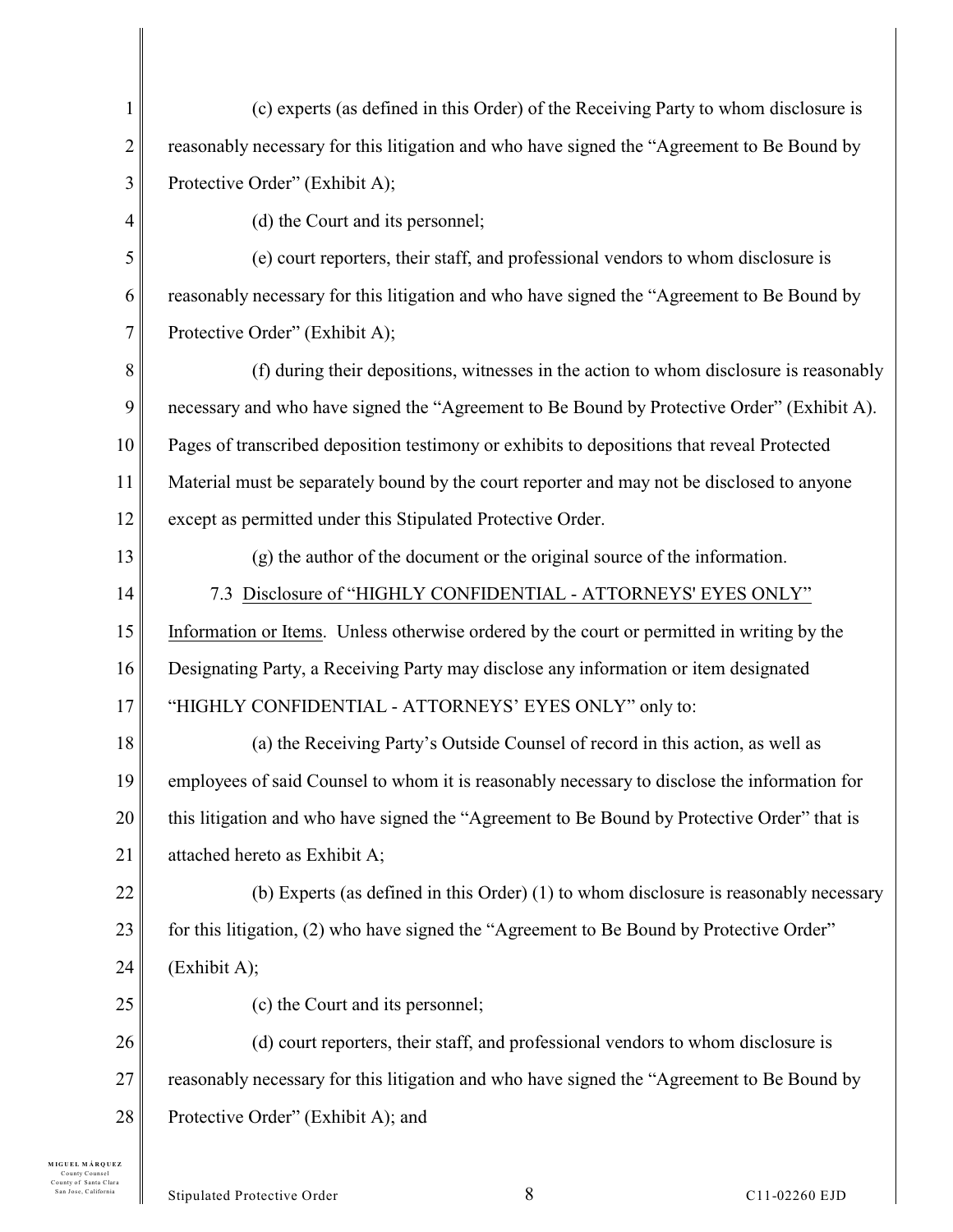- 1 2 3 4 5 6 7 8 9 10 11 12 13 14 15 16 17 18 19 20 21 22 23 24 25 26 27 (e) the author of the document or the original source of the information. 7.4 Procedures for Approving; Disclosure of "HIGHLY CONFIDENTIAL - ATTORNEYS' EYES ONLY" Information or Items to "Experts" (a) Unless otherwise ordered by the court or agreed in writing by the Designating Party, a Party that seeks to disclose to an "Expert" (as defined in this Order) any information or item that has been designated "HIGHLY CONFIDENTIAL - ATTORNEYS' EYES ONLY" first must make a written request to the Designating Party that (1) identifies the specific HIGHLY CONFIDENTIAL information that the Receiving Party seeks permission to disclose to the Expert, (2) sets forth the full name of the Expert and the city and state of his or her primary residence, (3) attaches a copy of the Expert's current resume, (4) identifies the Expert's current employer(s), (5) identifies each person or entity from whom the Expert has received compensation for work in his or her areas of expertise or to whom the expert has provided professional services at any time during the preceding five years, and (6) identifies (by name and number of the case, filing date, and location of court) any litigation in connection with which the Expert has provided any professional services during the preceding five years. (b) A Party that makes a request and provides the information specified in the preceding paragraph may disclose the subject Protected Material to the identified Expert unless, within seven court days of delivering the request, the Party receives a written objection from the Designating Party. Any such objection must set forth in detail the grounds on which it is based. (c) A Party that receives a timely written objection must meet and confer with the Designating Party (through direct voice to voice dialogue) to try to resolve the matter by agreement. If no agreement is reached, the Party seeking to make the disclosure to the Expert may file a motion as provided in Civil Local Rule 7 (and in compliance with Civil Local Rule 79-5, if applicable) seeking permission from the court to do so. Any such motion must describe the circumstances with specificity, set forth in detail the reasons for which the disclosure to the Expert is reasonably necessary, assess the risk of harm that the disclosure would entail and suggest any additional means that might be used to reduce that risk. In addition, any such **the parties shall comply with the undersigned's Standing Order re Civil Discovery Disputes. DDJR DDJR shall contain an attestation describing the**
- 28 motion must be accompanied by a competent declaration in which the movant describes the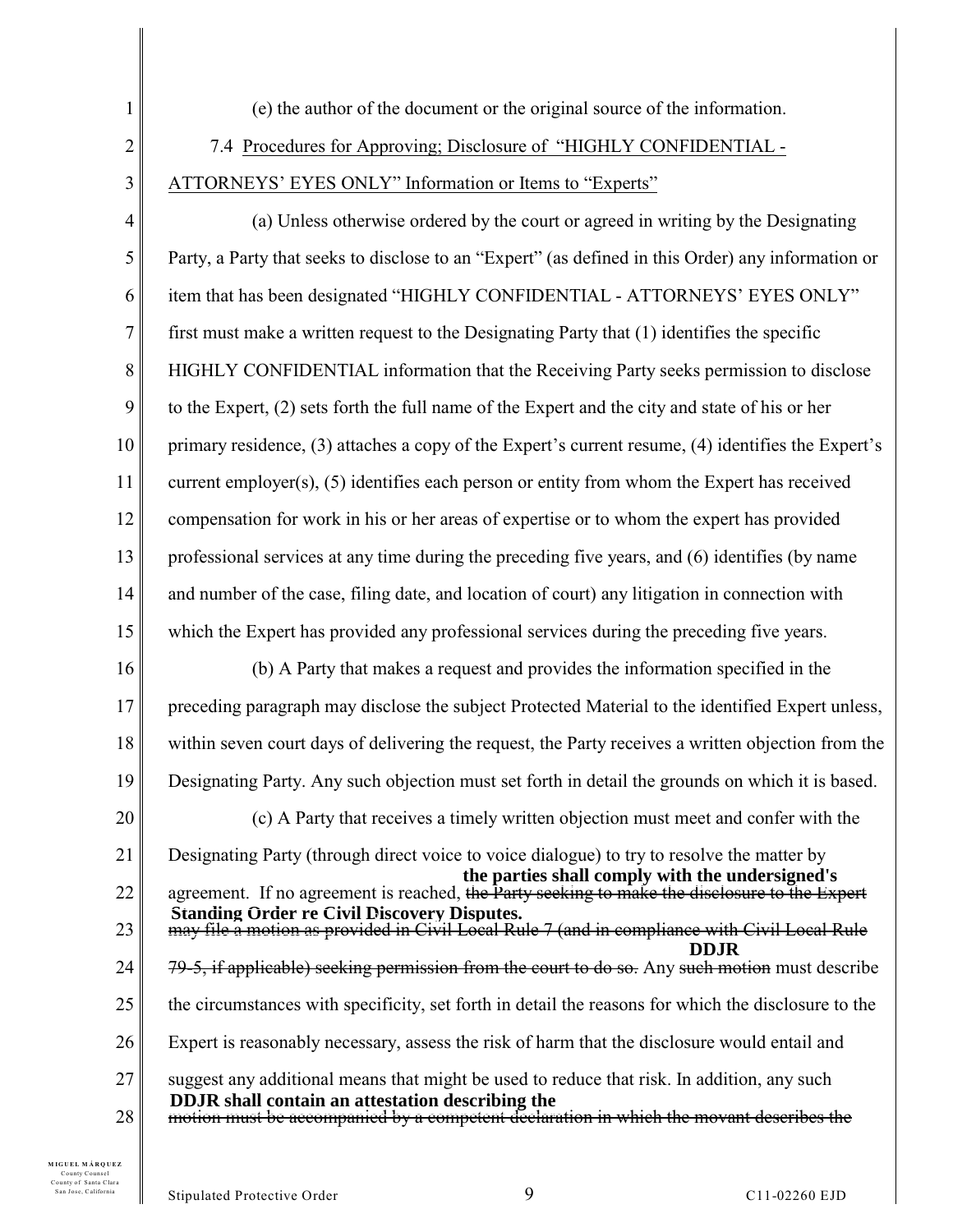1 2 3 parties' efforts to resolve the matter by agreement (i.e., the extent and the content of the meet and confer discussions) and sets forth the reasons advanced by the Designating Party for its refusal to approve the disclosure.

In any such proceeding the Party opposing disclosure to the Expert shall bear the burden of proving that the risk of harm that the disclosure would entail (under the safeguards proposed) outweighs the Receiving Party's need to disclose the Protected Material to its Expert. 8. PROTECTED MATERIAL SUBPOENAED OR ORDERED PRODUCED IN OTHER LITIGATION

9 10 11 12 13 14 If a Receiving Party is served with a subpoena or an order issued in other litigation that would compel disclosure of any information or items designated in this action as "CONFIDENTIAL" or "HIGHLY CONFIDENTIAL - ATTORNEYS' EYES ONLY," the Receiving Party must so notify the Designating Party, in writing (by fax, if possible) immediately and in no event more than three court days after receiving the subpoena or order. Such notification must include a copy of the subpoena or court order.

15 16 17 18 19 The Receiving Party also must immediately inform in writing the Party who caused the subpoena or order to issue in the other litigation that some or all the material covered by the subpoena or order is the subject of this Protective Order. In addition, the Receiving Party must deliver a copy of this Stipulated Protective Order promptly to the Party in the other action that caused the subpoena or order to issue.

20 21 22 23 24 25 The purpose of imposing these duties is to alert the interested parties to the existence of this Protective Order and to afford the Designating Party in this case an opportunity to try to protect its confidentiality interests in the court from which the subpoena or order issued. The Designating Party shall bear the burdens and the expenses of seeking protection in that court of its confidential material - and nothing in these provisions should be construed as authorizing or encouraging a Receiving Party in this action to disobey a lawful directive from another court.

26

4

5

6

7

8

# 9. UNAUTHORIZED DISCLOSURE OF PROTECTED MATERIAL

27 28 If a Receiving Party learns that, by inadvertence or otherwise, it has disclosed Protected Material to any person or in any circumstance not authorized under this Stipulated Protective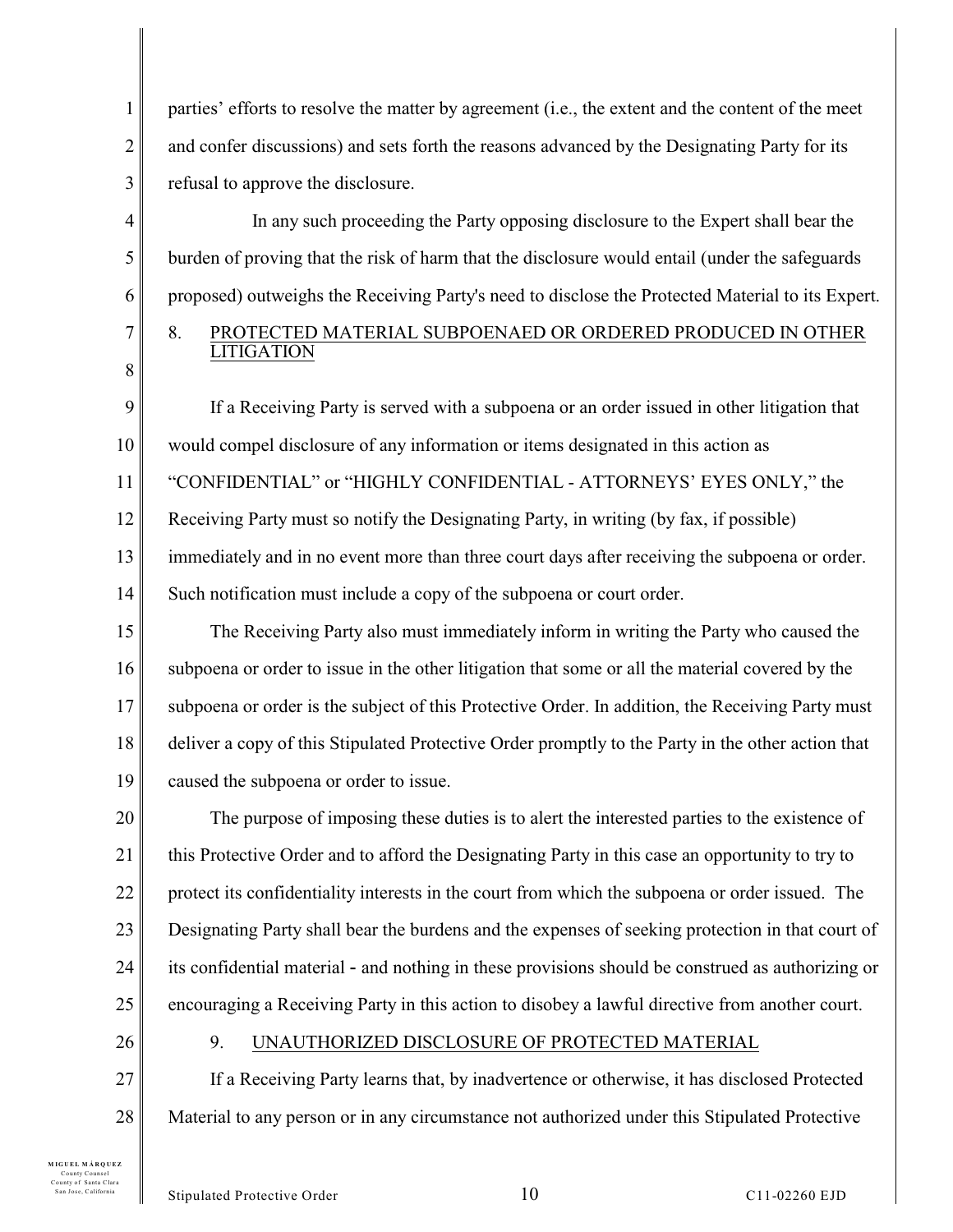1 2 3 4 5 Order, the Receiving Party must immediately (a) notify in writing the Designating Party of the unauthorized disclosures, (b) use its best efforts to retrieve all copies of the Protected Material, (c) inform the person or persons to whom unauthorized disclosures were made of all the terms of this Order, and (d) request such person or persons to execute the "Acknowledgment and Agreement to Be Bound" that is attached hereto as Exhibit A.

6

#### 10. FILING PROTECTED MATERIAL

7 8 9 10 Without written permission from the Designating Party or a court order secured after appropriate notice to all interested persons, a Party may not file in the public record in this action any Protected Material. A Party that seeks to file under seal any Protected Material must comply with Civil Local Rule 79-5.

11

#### 11. FINAL DISPOSITION

12 13 14 15 16 17 18 19 20 21 22 23 24 25 26 27 Unless otherwise ordered or agreed in writing by the Producing Party, within sixty days after the final termination of this action, each Receiving Party must return all Protected Material to the Producing Party. As used in this subdivision, "all Protected Material" includes all copies, abstracts, compilations, summaries or any other form of reproducing or capturing any of the Protected Material. With permission in writing from the Designating Party, the Receiving Party may destroy some or all of the Protected Material instead of returning it. Whether the Protected Material is returned or destroyed, the Receiving Party must submit a written certification to the Producing Party (and, if not the same person or entity, to the Designating Party) by the sixty day deadline that identifies (by category, where appropriate) all the Protected Material that was returned or destroyed and that affirms that the Receiving Party has not retained any copies, abstracts, compilations, summaries or other forms of reproducing or capturing any of the Protected Material. Notwithstanding this provision, Counsel are entitled to retain an archival copy of all pleadings, motion papers, transcripts, legal memoranda, correspondence or attorney work product, even if such materials contain Protected Material. Any such archival copies that contain or constitute Protected Material remain subject to this Protective Order as set forth in Section 4 (DURATION), above.

28

/ /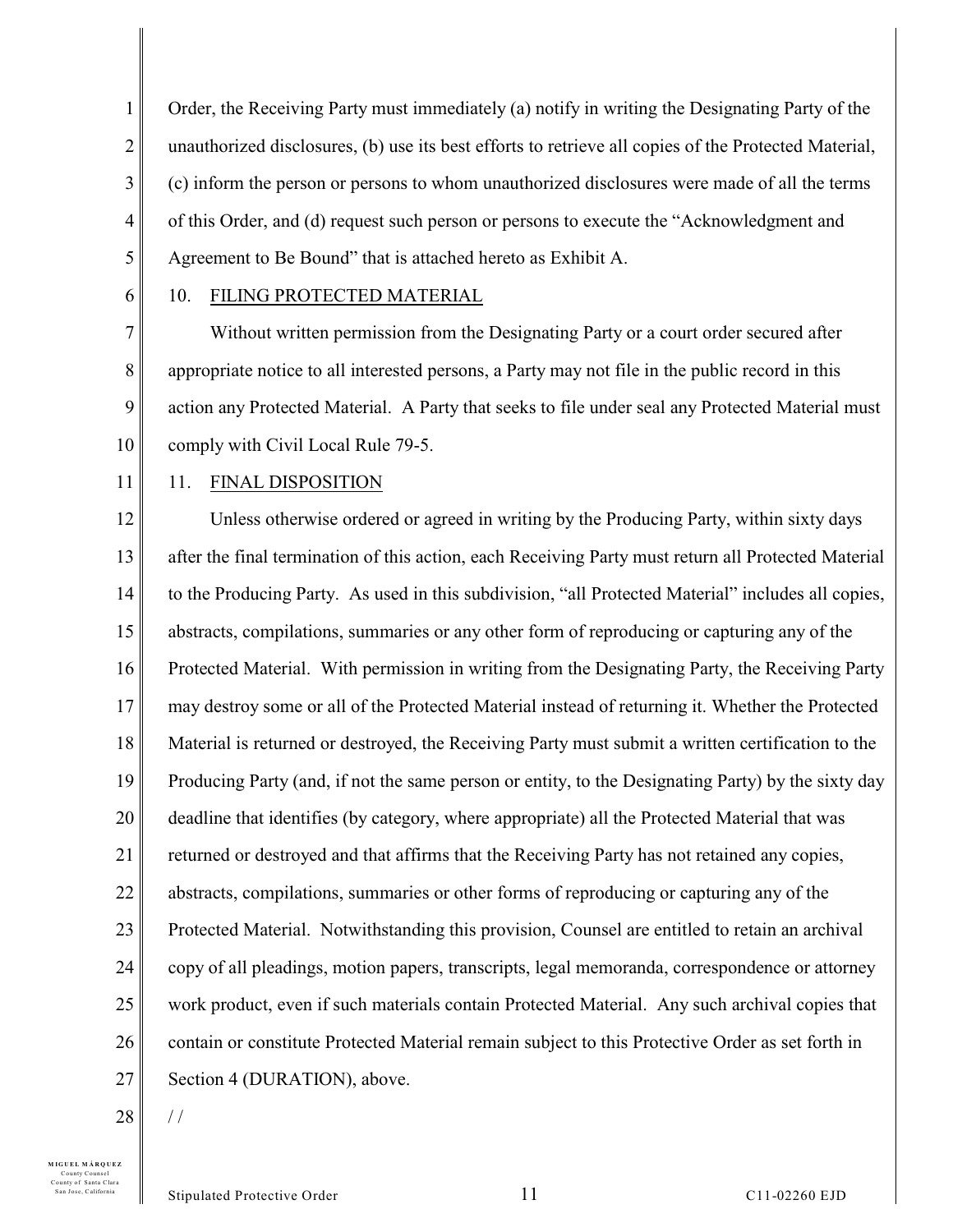## 12. MISCELLANEOUS

| $\overline{2}$ | 12.1 Right to Further Relief. Nothing in this Order abridges the right of any person to                  |  |  |
|----------------|----------------------------------------------------------------------------------------------------------|--|--|
| 3              | seek its modification by the Court in the future.                                                        |  |  |
| 4              | 12.2 Right to Assert Other Objections. By stipulating to the entry of this Protective Order              |  |  |
| 5              | no Party waives any right it otherwise would have to object to disclosing or producing any               |  |  |
| 6              | information or item on any ground not addressed in this Stipulated Protective Order. Similarly,          |  |  |
| 7              | no Party waives any right to object on any ground to use in evidence of any of the material              |  |  |
| 8              | covered by this Protective Order.                                                                        |  |  |
| 9              | IT IS SO STIPULATED, THROUGH COUNSEL OF RECORD.                                                          |  |  |
| 10             | I hereby attest that I have on file all holograph signatures for any signatures indicated by a           |  |  |
| 11             | "conformed" signature $( S\rangle)$ within this efiled document.                                         |  |  |
| 12             |                                                                                                          |  |  |
| 13             |                                                                                                          |  |  |
| 14             | Dated: November 22, 2011<br>By: $\frac{\langle S \rangle}{\text{MARK MARTEL, ESQ.}}$                     |  |  |
| 15             | <b>Attorney for Plaintiff</b>                                                                            |  |  |
| 16             |                                                                                                          |  |  |
| 17             |                                                                                                          |  |  |
| 18             | MIGUEL MÁRQUEZ<br><b>County Counsel</b>                                                                  |  |  |
| 19             |                                                                                                          |  |  |
| 20             | Dated: November 23, 2011<br>By: $\frac{\ensuremath{\mathcal{S}}\xspace}{\text{GREGORY I. SEBASTINELLI}}$ |  |  |
| 21             | Deputy County Counsel                                                                                    |  |  |
| 22             | <b>Attorneys for Defendants</b><br>COUNTY OF SANTA CLARA and                                             |  |  |
| 23             | <b>SAMY TARAZI</b>                                                                                       |  |  |
| 24             | AS MODIFIED BY THE COURT,                                                                                |  |  |
| 25             | PURSUANT TO STIPULATION, IT IS SO ORDERED.<br>Λ                                                          |  |  |
| 26             |                                                                                                          |  |  |
| 27             | November 29, 2011<br>Dated:<br>loward $R_{\ell}$ loyd                                                    |  |  |
| 28             | mited States Magistrate Judge<br>492563.wpd                                                              |  |  |